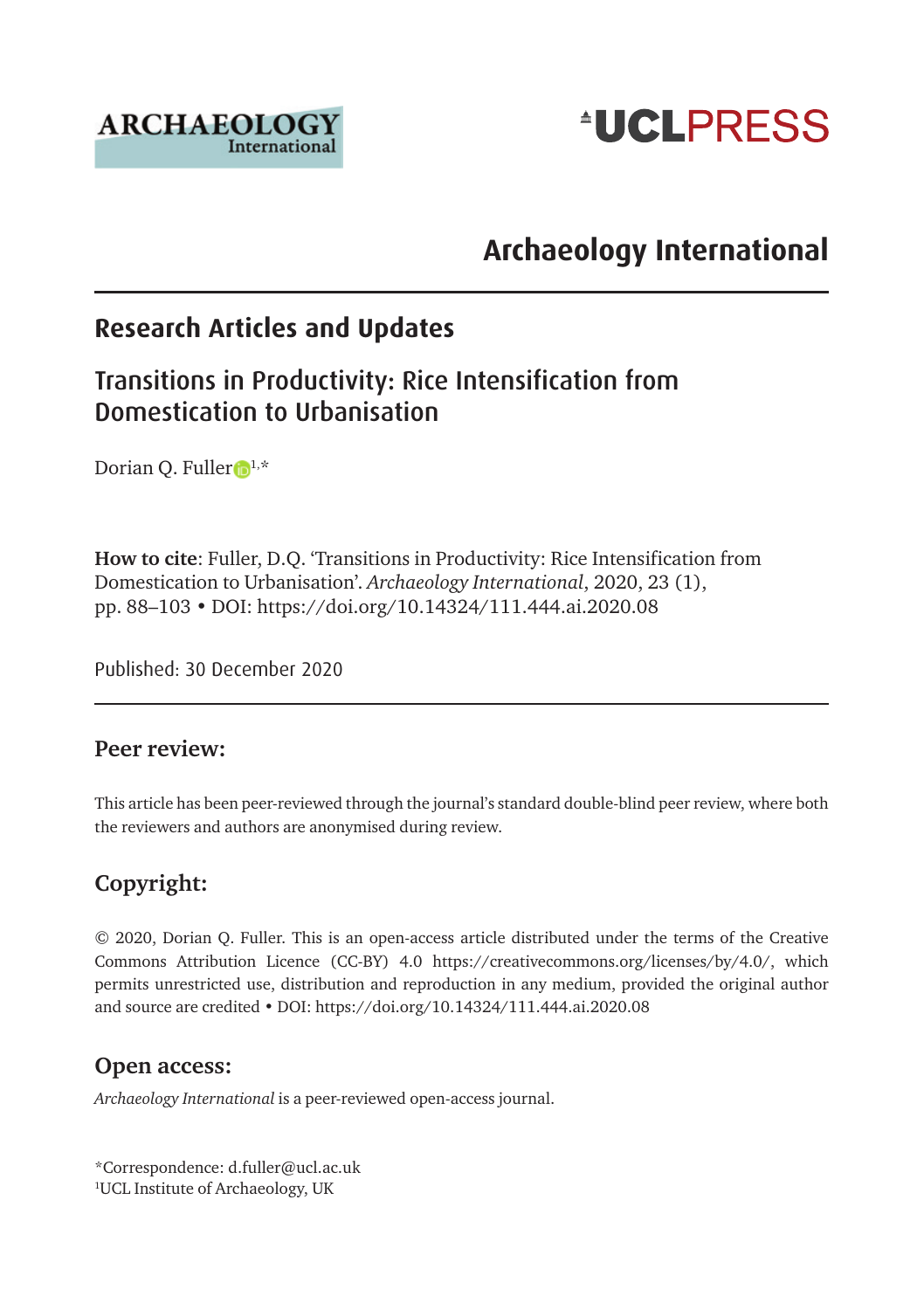© 2020, Dorian Q. Fuller. This is an open-access article distributed under the terms of the Creative Commons Attribution Licence (CC-BY) 4.0 <https://creativecommons.org/licenses/by/4.0/>, which permits unrestricted use, distribution and reproduction in any medium, provided the original author and source are credited • DOI: https://doi.org/10.14324/111.444.ai.2020.08

# Transitions in Productivity: Rice Intensification from Domestication to Urbanisation

*Dorian Q. Fuller* 

## Abstract

Archaeobotanical research in East and Southeast Asia provides evidence for transitions between lower and higher productivity forms of rice. These shifts in productivity are argued to help explain patterns in the domestication process and the rise of urban societies in these regions. The domestication process, which is now documented as having taken a few millennia, and coming to an end between 6700 and 5900 bp, involved several well documented changes, all of which served to increase the yield of rice harvests by an estimated 366 per cent; this increase provides an in-built pull factor for domestication. Once domesticated, rice diversified into higher productivity, labour-demanding wet rice and lower-yield dry rice. While wet rice in the Lower Yangtze region of China provided a basis for increasing population density and social hierarchy, it was the development of less productive and less demanding dry rice that helped to propel the migrations of farmers and the spread of rice agriculture across South China and Southeast Asia. Later intensification in Southeast Asia, a shift back to wet rice, was a necessary factor for increasing hierarchy and urbanisation in regions such as Thailand.

**Keywords:** agriculture, archaeobotany, Neolithic, civilisation, China, Southeast Asia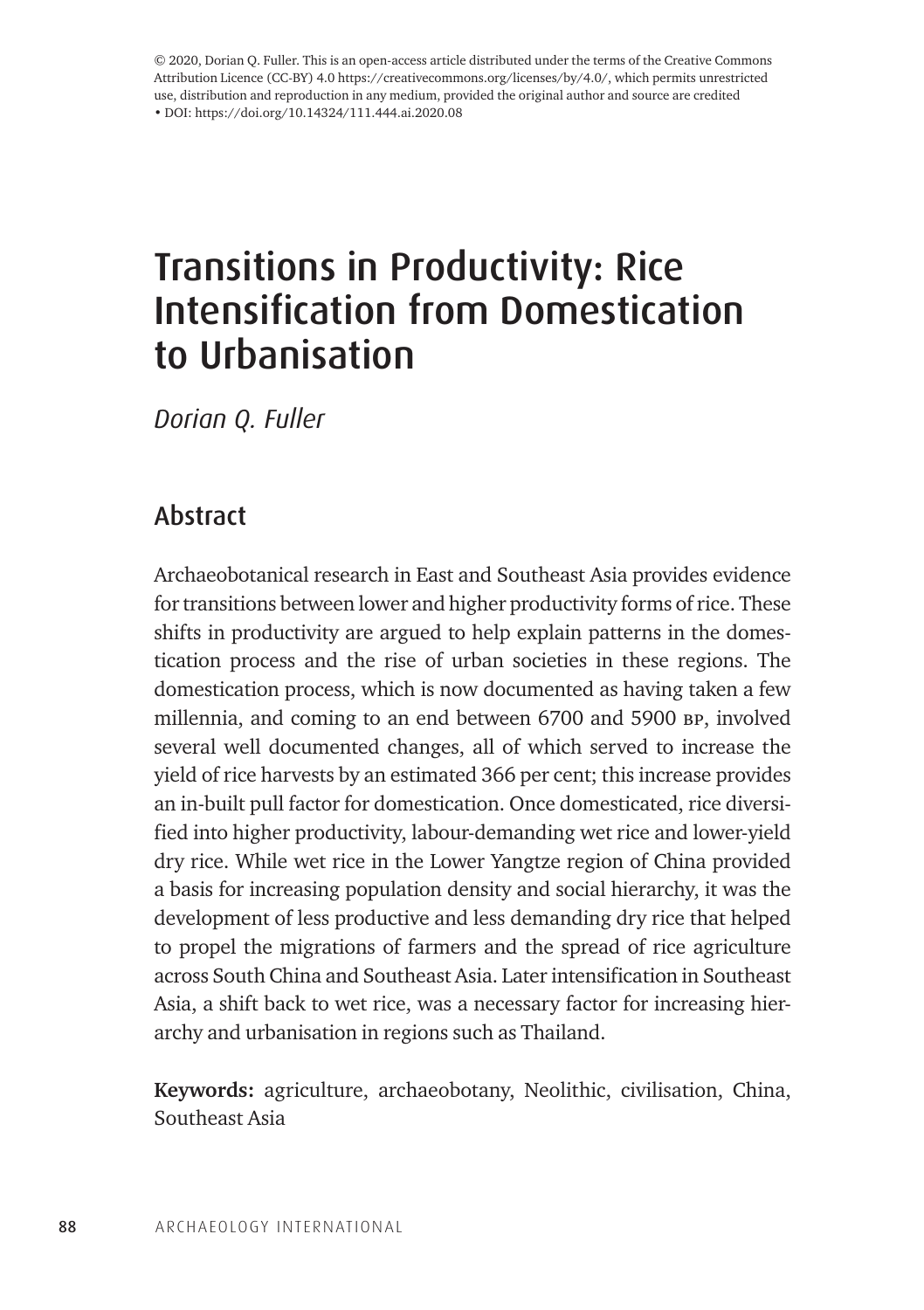Understanding the development, diversification and spread of agriculture is central not only to our understanding of the processes of human population growth, dispersal and formation of civilisations, but also to reconstructing how past agricultural activities might have impacted regional environments and the global climate, through deforestation and carbon emissions from sources such as methane-generating wet rice (Fuller et al. 2011; Ruddiman et al. 2016). Over the past decade, the archaeobotany laboratory at UCL has made concerted efforts to improve our archaeological evidence for past rice agriculture and also our methods for reconstructing how rice was cultivated across large parts of South Asia, Southeast Asia and China, supported by a sequence of three grants from NERC (Fuller and Weisskopf 2011; Fuller, Weisskopf and Castillo 2016). We have worked on a range of sites and periods, from documenting the rice domestication process, to examining local shifts to rice away from other crops, to instances of intensification of rice production (Figure 1). Our increased evidence for rice and how it was cultivated provides a basis for thinking about how land productivity differed across the rice-growing world over time, and how this in turn related to key social transformations, including Neolithic population growth and episodes of urbanisation.



**Figure 1** Map of regions and sites discussed in the text. (Image credit: Dorian Q. Fuller)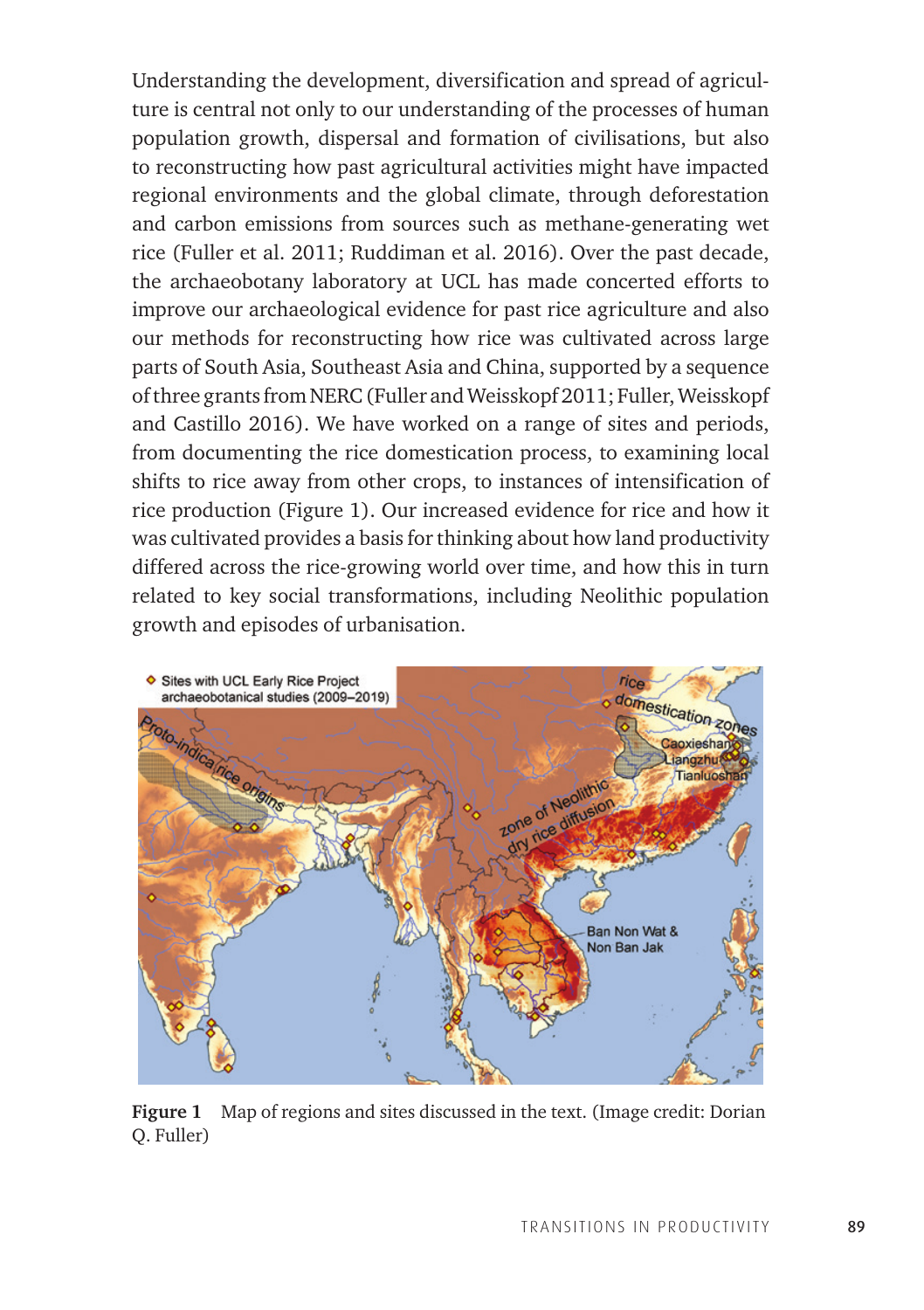Rice has featured in the agriculture of South, East and Southeast Asia since prehistoric times and has supported many early urban cultures from the Yangtze valley of China through all the major rivers of Southeast Asia, as well as much of India and Sri Lanka. Highly productive wet rice has traditionally supported the highest population densities (see, for example, Scott 2009), while low-intensity dry rice also persists in areas of Asia with lower population densities and lower labour requirements. This highlights the significance of the ecological spectrum between the wet and dry ecologies of rice cultivation, and transitions in both directions have been a feature of the history of rice cultivation in southern China, Southeast Asia and the Indian subcontinent which we are now better able to outline (Kingwell-Banham 2019; Qin and Fuller 2019). In the present paper I explore how shifts in rice ecology can be interpreted in terms of shifts in productivity, from the domestication process through to the intensification and urbanisation processes. I will make the case that, based on current evidence, urbanisation processes in southern China, Southeast Asia and much of India, only took place once higher-yield, wet rice production became common.

#### Domestication and the pull of rice productivity

The earliest archaeological evidence for rice farming comes from the Yangtze basin in China, where domesticated rice is present in the middle Yangtze by perhaps 8000 bp (Deng et al. 2015). In the Lower Yangtze, domesticated rice starts to outnumber morphologically wild rice *c.*6700 bp (Fuller and Qin 2009; Fuller et al. 2016). Recent work has continued to push the beginnings of rice cultivation and domestication processes earlier, for instance back to 9000–11,000 bp (see, for example, Ma et al. 2016; Qiu et al. 2019; He et al. 2020), and by extrapolating backwards from the rate of evolution in domestication traits, the very beginnings of these processes might actually stretch back to *c.*13,000 bp (Allaby et al. 2017). This means that the evolution of domesticated rice and rice agriculture was a very long process, and the first half of this process is still poorly known.

The distribution of archaeobotanical finds of early rice clusters in two regions, likely two distinct domestication centres in China,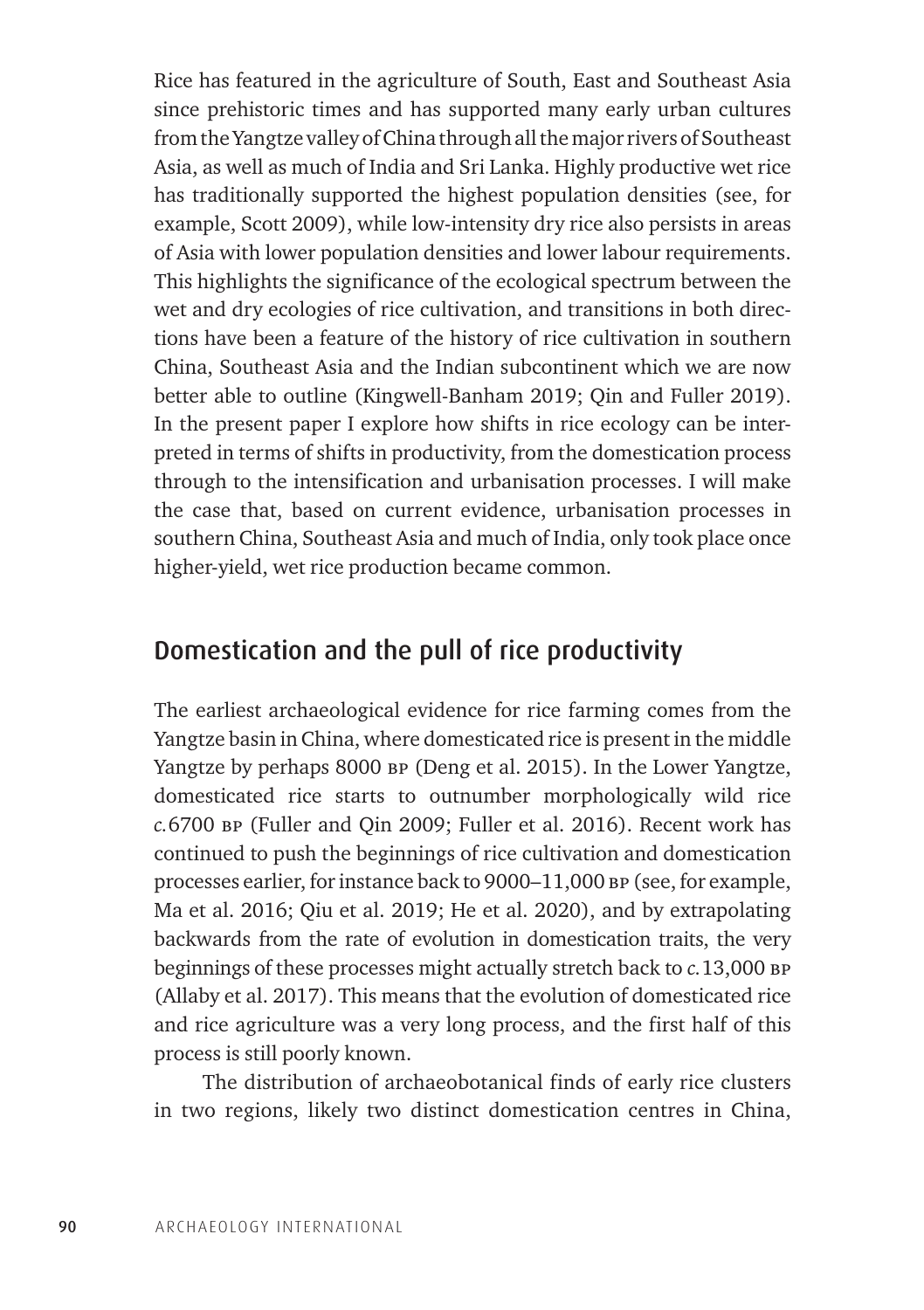is also supported by distinct material culture traditions and early forms of field systems (Fuller and Qin 2009; Makibayashi 2014). The domestication of rice involved a pretty significant transformation from what was a perennial wetland grass with fairly low grain productivity (*Oryza rufipogon*) (Morishima and Barbier 1990; Fuller and Qin 2009) to a facultative annual with high investment in seed production and self-pollination. This is in addition to the changes that are characteristic of all cereal domestications, such as the loss of natural seed dispersal (shattering), even ripening, loss of dormancy, increase in erect growth and apical dominance and an increase in grain size (Fuller 2007; Ishikawa, Castillo and Fuller 2020). It has been argued that the increase in grain production was driven initially by harnessing in-built stress responses of wild rice, namely a response to apparent drought, which would have triggered increased investment in grains instead of shoots and leaves. The potential archaeobotanical indictor for this came in the form of a phytolith index indicative of water availability of all grasses in rice assemblages (the fixed: sensitive index). This shifted markedly towards drier conditions at Caoxieshan, near Suzhou (*c.*5900 bp), the first archaeological site with small field systems, in contrast to the earlier very wet ratio recorded from the site of Tianluoshan (7000–6400 bp) that fits with wild rice ecologies (Weisskopf et al. 2015; Fuller et al. 2016).

I would conjecture that initially increases in grain productivity resulted from phenotypic plasticity in ancestral wild rice, which responded to environmental conditions. This subsequently became fixed by genetics, a process called genetic assimilation by biologists interested in plasticity (see, for example, Pigliucci and Murren 2003; Sultan 2015, 146; Piperno 2017). Similar processes may have played a role in many instances of the initial appearance of plant domestication traits before they became genetically fixed, although such a process implies an even slower evolution of domesticated genomes than a simple genes-only 'conventional' model of evolution.

What I would like to consider here, however, are the ways in which the appearance and gradual fixation of domestication traits in rice created an inherent momentum in the domestication process, in as much as it pulled early cultivators towards ever more economic reliance on rice and away from mixed foraging economies. Archaeologists often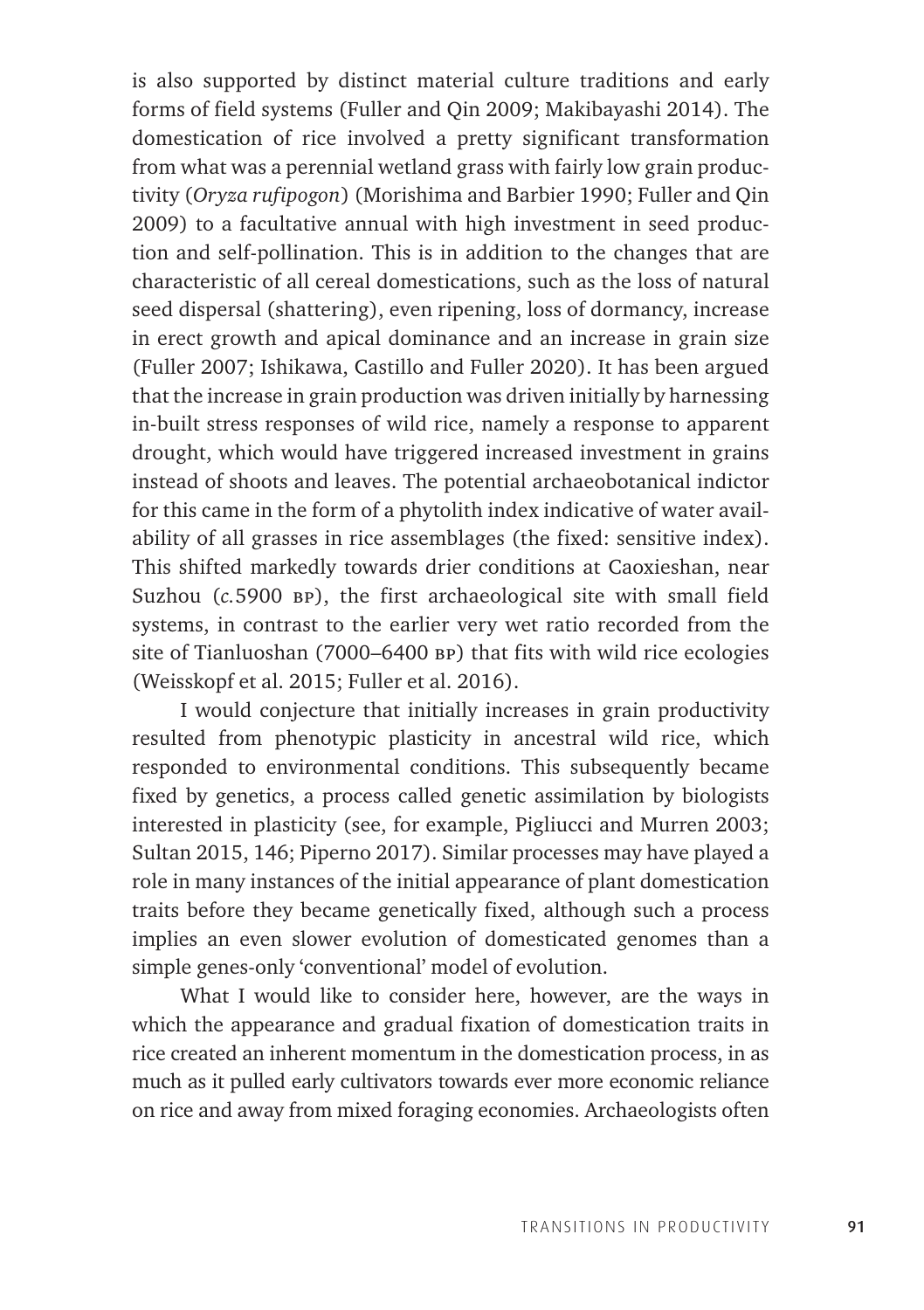argue about why domestication came about and debate the prime movers that caused its beginning, whether these were climate change, population pressure or social competition (see, for example, Hayden 1990; Bar-Yosef 2011; Zeder 2017). All these are potential motivations from outside the domestication process, but what if the coevolutionary process itself has an inherent directionality? While one or more of these factors could play a role in encouraging foragers to experiment with cultivating wild plants and to shift more effort to such cultivars and away from wild resources, the long duration of domestication (two to four thousand years, at least) means that any single climatic event, population boom or social system upheaval is likely to have undergone change more than once during this duration, making a single push factor behind the process less plausible. Instead, multiple factors interacting, including changes inherent to the process, must be considered (Fuller et al. 2016; Zeder 2017). One of these inherent pull factors is an increasing rate of return per unit of land cultivated and unit of labour expended that result from the plant evolving domestication traits.

Wild rice and domesticated rice differ in numerous traits (Figure 2). Recent years have provided increasing evidence from genetics of how rice crops differ from their wild relatives in terms of traits that have a very specific effect on the yield of grains that people can harvest (Ishikawa et al. 2020). In Table 1, I have collected some of those changes in terms of the mean estimates of yield components of the wild versus domesticated type. What will be noted is that various genetic changes have increased yield by factors ranging from 24 to 133 per cent. The lower end of this is represented by grain size increase, a factor which is inherent in all grain crop domestications but which is controlled by numerous interacting genes (Fuller and Allaby 2009); we can still estimate this effect from a comparative study of wild and domesticated rice (Morishima et al. 1961). At the upper end of the genetic changes is the estimate of grains per panicle, as in wild rice many grains fail to mature at all and there are fewer of them, as they are more widely spaced. Two key domestication traits, controlled by a single mutation each, include a shift to a compact panicle (Ishii et al. 2013), which on its own can increase grains harvested, as opposed to being dropped, by around 50 per cent, and a shift to compact and erect growth, which also increases the number of grain-bearing branches per plant by around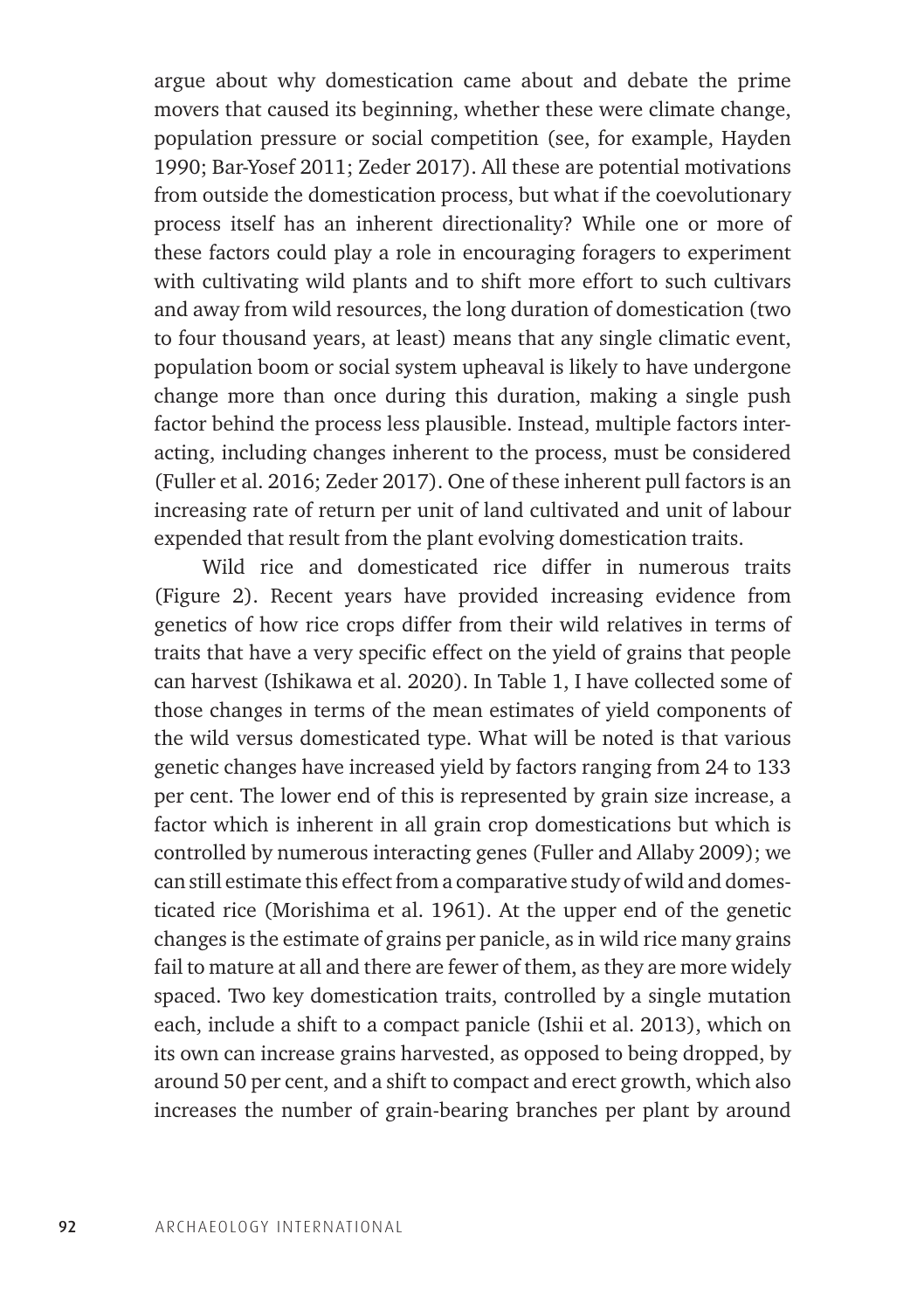100 per cent. Before rice was domesticated, in terms of losing its natural seed dispersal, wild harvests would have included many unfilled or immature grains, while the transition to non-shattering allowed all these grains to stay on the plant until harvest, an estimated boost to returns of around 50 per cent. While all these traits evolved gradually



**Figure 2** A comparison of wild rice (left) and domesticated rice (right). In the top row is a comparison of the spreading habit and panicle of wild rice with the erect growth of the crop. In the second row, basket harvest experiments of wild rice can be contrasted with traditional sickle harvesting to the right. The bottom row compares the yield from a few minutes of basket harvesting, including an immature example of wild rice, versus the pump, dense panicle of domesticated rice. (Image credit: Dr Rabi Mohanty and Dorian Q. Fuller)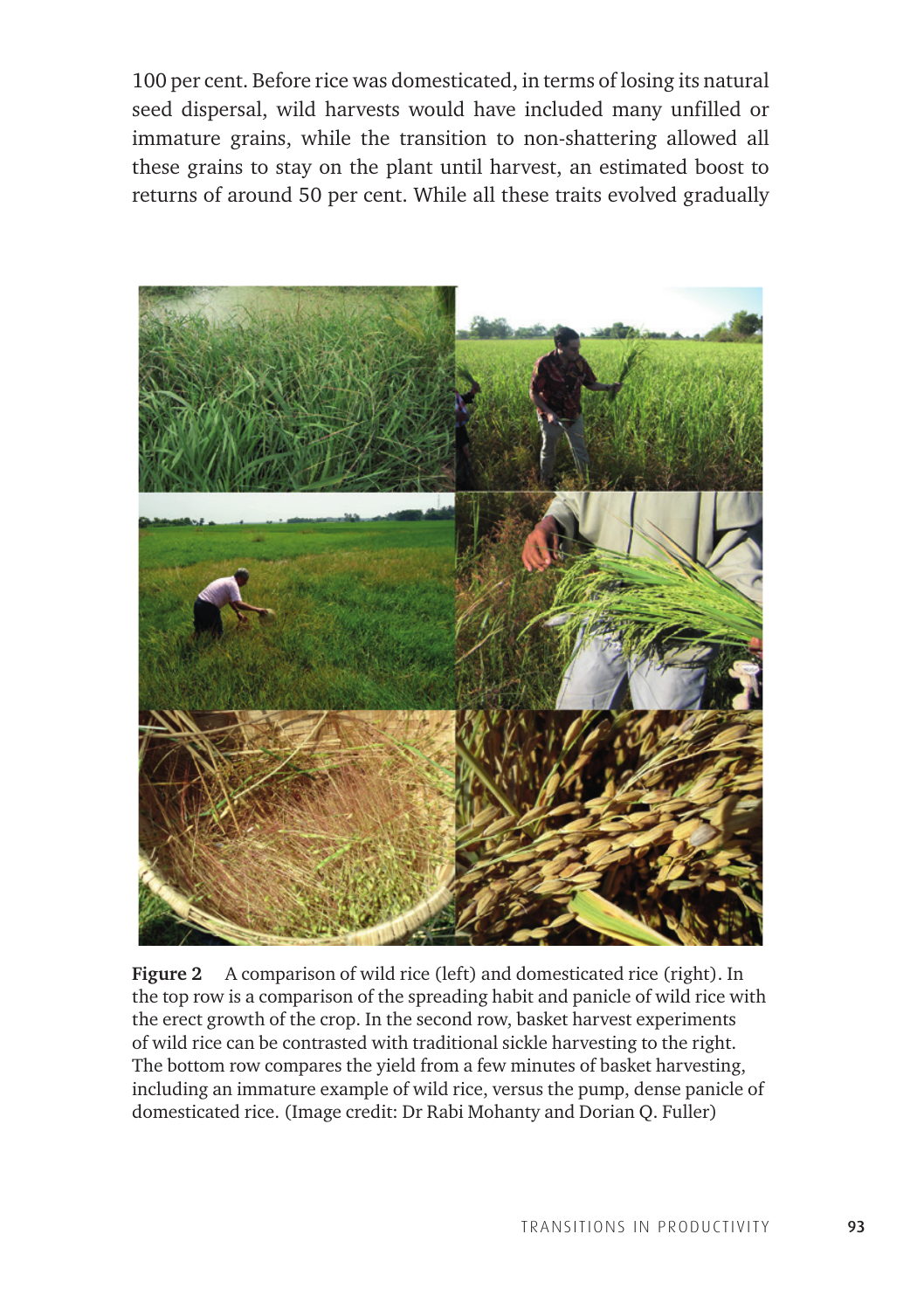across the rice population and may have evolved at various times and rates, their cumulative effect would have increased the return per rice plant by around 360 per cent. In other words, the domestication process itself had a snowball effect of increasing the utility and attractiveness of the crop, a feature that may well have encouraged continued effort. One attempt to estimate the foraging return rates on wild rice produced the meagre estimate of around 90 kcal per hour of work (Lu 2006), and while that may be a low-end estimated, the evolution of domestication would have increased this substantially (to at least 330 kcal/hr).

For societies that are dedicated to cultivation, return rates per hour of work are probably less important than returns per unit of land. Therefore, a comparison of estimate yields (per hectare) of early cultivated rice and gathered wild rice is provided (Table 1), based purely on the difference brought about by morphological domestication (and

| <b>Domestication trait</b>                                                | Wild type<br>vield   | Improved<br>domestic<br>type yield | Percentage<br>increase | Source                                        |
|---------------------------------------------------------------------------|----------------------|------------------------------------|------------------------|-----------------------------------------------|
| Closed panicle<br>Seed weight (grams)<br>[i.e. grain size]                | 20%<br>0.0188        | 30%<br>0.0232                      | 50<br>24.4             | Ishii et al. 2013<br>Morishima<br>et al. 1961 |
| Grains/panicle                                                            | 47.5                 | 110.6                              | 133                    | Morishima<br>et al. 1961                      |
| Immature to mature<br>harvest (before<br>non-shattering/even<br>ripening) | 60%                  | 90%                                | 50                     | Fuller 2007                                   |
| Compact erect growth 20<br>(grains per plant in<br>grams)                 |                      | 42                                 | 110                    | Tan et al. 2008                               |
| Yield kcal/hour (wild<br>harvest experiments)                             | 90                   |                                    |                        | Lu 2006                                       |
| Yield kcal/hour with<br>domestication                                     |                      | 330                                | 366.2                  | Total estimated<br>improvement<br>from above  |
| Yield kg/ha                                                               | 232<br>$(218 - 246)$ | 850<br>$(800 - 900)$               | (366)                  | Based on Qin &<br>Fuller 2019                 |

**Table 1** Estimates of yield improvement from various domestication traits (genetic changes).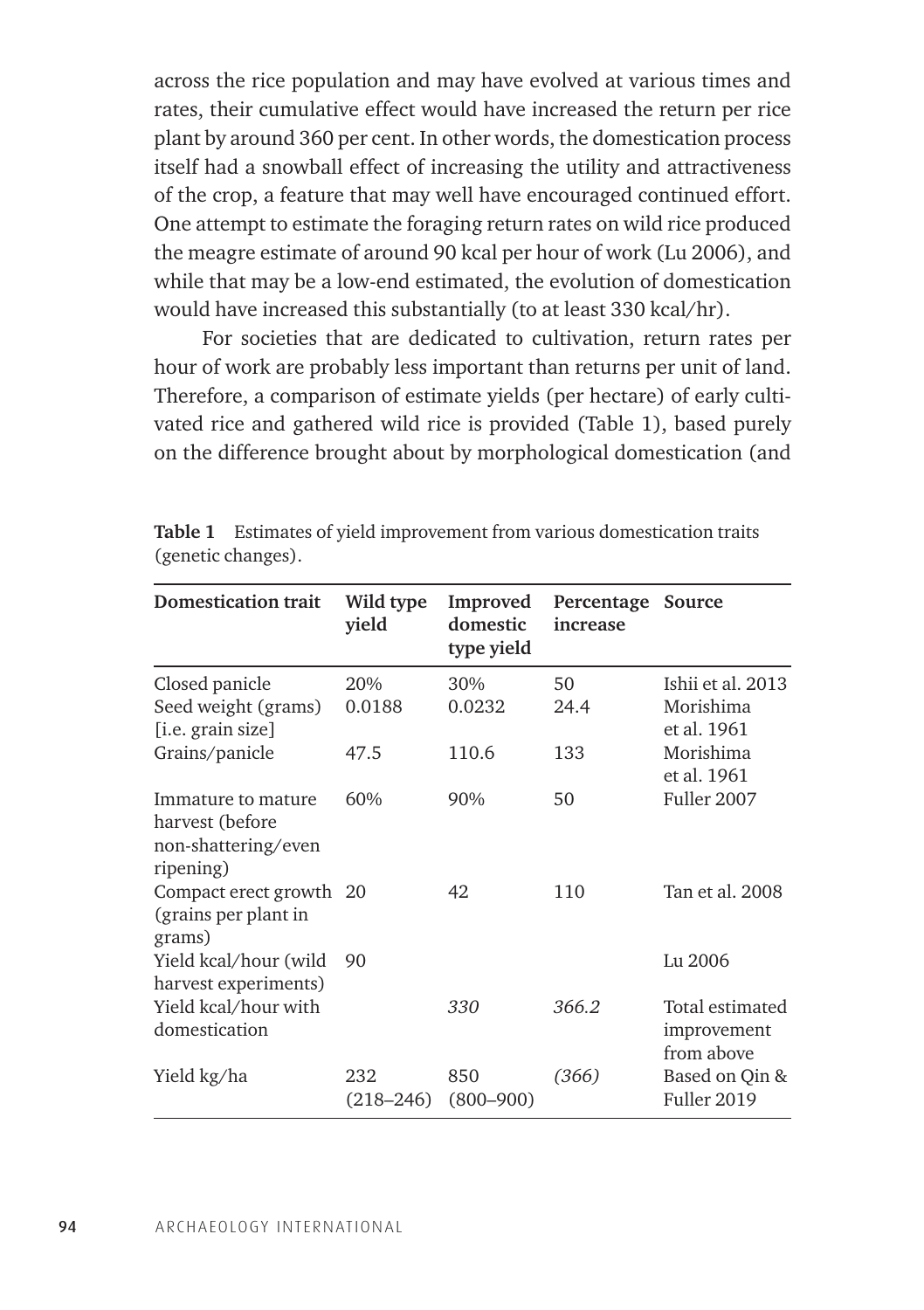assuming human labour inputs were equivalent). Indeed, the transition from hunting and gathering to agriculture is in part a transition in values: a change to valuing getting more from the land over an efficient use of time (Bar-Yosef 1998; Fuller 2007) – after all, cultivators have invested months in preparing land and raising crops. As many have noted, the rise of agriculture encouraged new systems of land tenure or ownership (Bowles and Choi 2013; Gallagher, Shennan and Thomas 2015) – although there is much to debate about how precisely that worked (Graeber and Wengrow 2018; Bogaard et al. 2019). It is plausibly the case that it is only with long-term perennial tree crops, managed over many years, that land ownership as we think of it today emerged (cf. Fuller and Stevens 2019). Bogaard, Fochesato and Bowles (2019) argue that inequality was specifically linked to the emergence of land-limited, rather than labour-intensive, agriculture. I return to this point below and question whether such a pattern is relevant to rice-growing Asia. In any case, for thinking about the scale, growth and spread of societies with farming economies, the yield per units of farmland is important, as it determined potential population sizes, and the potential for surpluses to support non-subsistence specialists.

#### Rainfed rice and more rapid dispersal

After domestication was completed, subsequent farming was focused on well-irrigated rice in the Lower Yangtze and the Middle Yangtze (Qin and Fuller 2009; Nasu et al. 2012; Weisskopf et al. 2015). Rice that dispersed rapidly to northern China around 6,000 years ago was also presumably irrigated, even if it had productivity issues under temperate conditions (Fuller et al. 2016). By contrast, there was a significant delay before rice spread south, with the earliest dates from Taiwan at 5000–4500 bp (Tsang et al. 2017), the earliest dates from Guangdong (the Pearl River delta) after 4600 bp (Yang et al. 2018) and the earliest finds of rice in Southeast Asia (Thailand and Vietnam) dating from between 4500 bp and 4000 bp (Castillo 2017; Qin and Fuller 2019). This indicates a rapid dispersal across some 15,000 to 16,000 km between the Pearl River and Southern Thailand in a few centuries at most, as opposed to the millennia (two thousand years or more)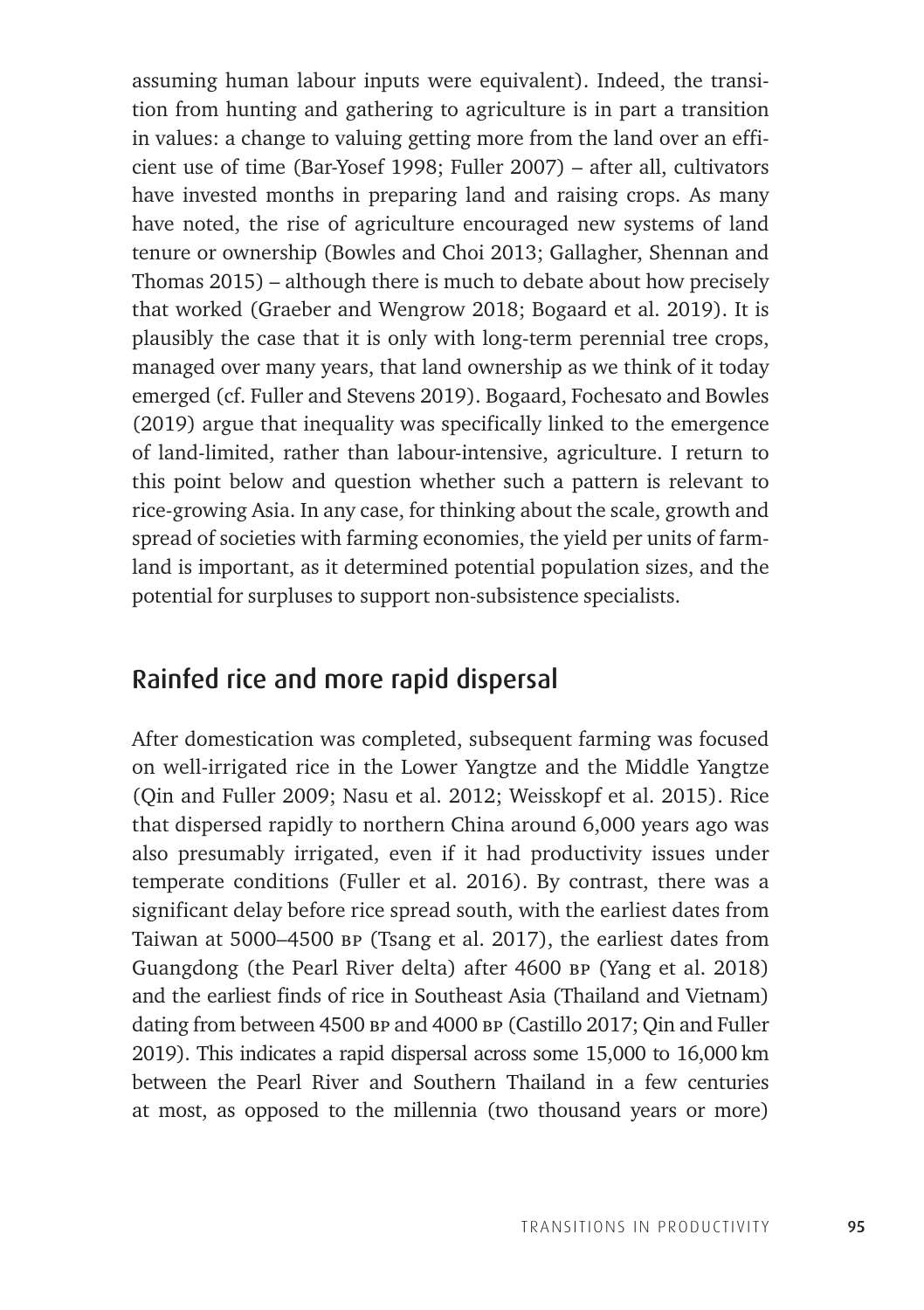that it took to spread from the Middle Yangtze to the Pearl River, a distance of only around 700 km.

One hypothesis for the slow spread of rice farming across the south of China is that wet systems of cultivation were labour intensive and precluded by simpler social systems in the south. In other words, it was either the lack of required labour or an unwillingness to toil that slowed the adoption of rice. So far there is little evidence with which to test this, but increasing data from Guangdong and Fujian indicates that rice and millets (always a dry crop) spread together, and weed evidence when available shows the presence of dry agriculture (Deng et al. 2015; Qin and Fuller 2019). An additional factor is that higher sea levels during the mid-Holocene meant that there was less low-lying land suitable for wet rice fields until after 3000 bp, when there was a large expansion of irrigated rice fields during the local Bronze Age (Ma et al. 2020). Available data from Thailand indicates that the earliest rice was genetically *japonica* (from China) and ecologies there were rainfed (Castillo 2017; D'Alpoim Guedes et al. 2020). Nevertheless, it is the case that the Neolithic dispersal of rice from southern China to throughout Southeast Asia took place rapidly and without the presence of wet rice paddies.

To understand this, we need to take into account the inherent difference in the productive potential of dry versus wet rice systems and their demographic effects. While it is not possible to directly recover the range of rice productivity in the past, the range of potential productivity under traditional production methods is clear from ethnographic and historical data (Figure 3). Dry rice grown in swiddens in Borneo, for example, has reported yield as low as 229 kg/ha, with the highest yields just over 1,000 kg (Barton et al. 2012). Traditional yields in India up to the 1950s rarely exceeded 1,000 kg/ha (see, for example, Heston 1973; Qin and Fuller 2019), while in Sumatra yields could be up to 1,500 kg/ha (Sherman 1990). By contrast, while wet rice yields might have been as low as 1,000 kg/ha during the Han Dynasty (Ellis and Wang 1997), most were typically over 2,000 kg/ha in nineteenth-century Japan or Southeast Asia (Bray 1986). Taking into account these yields and the requirements for fallow with rainfed (dry) rice, it can be estimated that the amount of cultivated rice lands required to support 50 people was around 17 ha for dry rice and just 8 ha for wet rice (Figure 3B).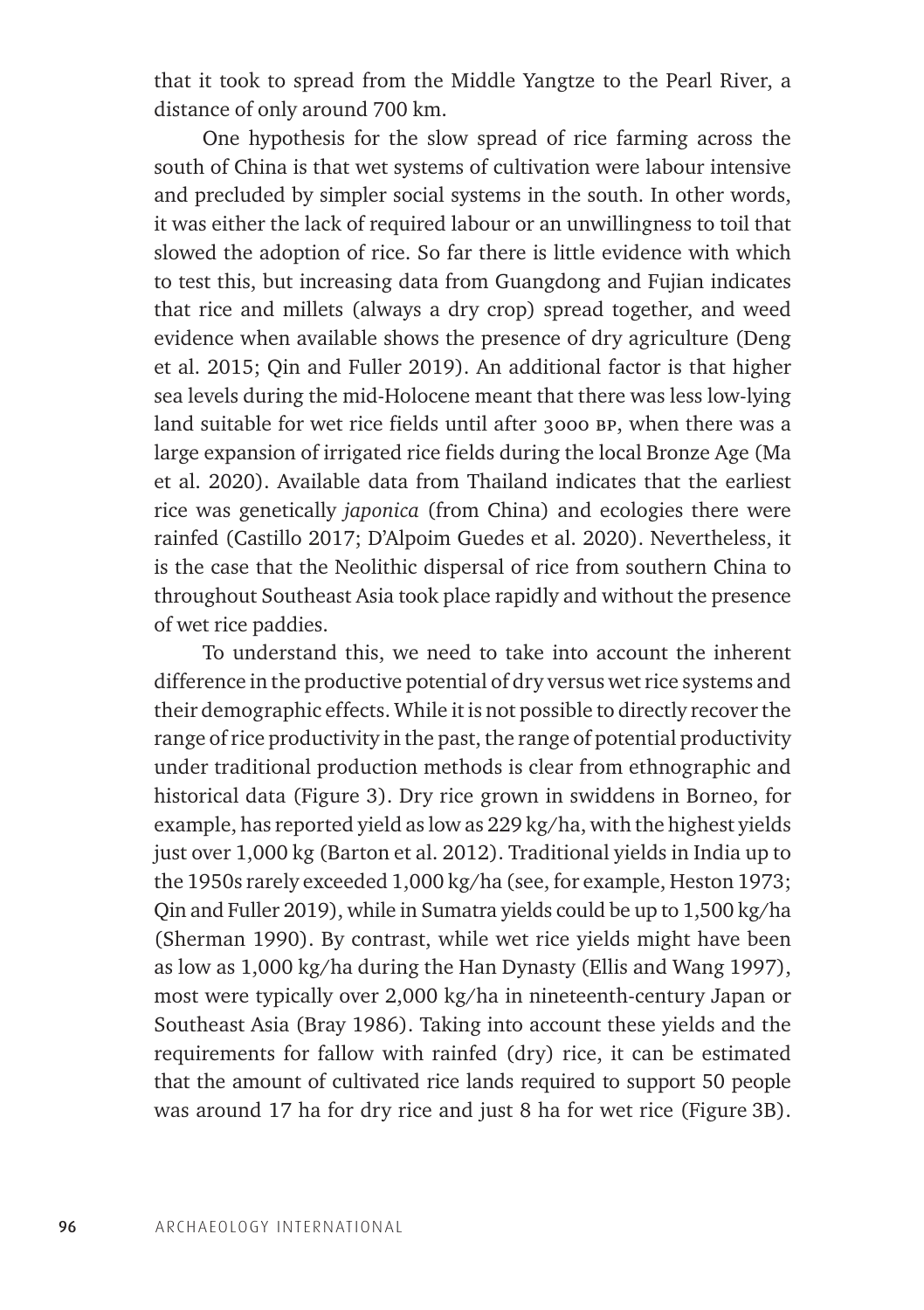This means that to support a typical Neolithic Yangtze village of 3–4 hectares, just 24–32 hectares needed to be cultivated, in contrast to the 53–71 hectares that would have been needed for rainfed rice. This difference also limited the potential population and size of any self-sustaining settlement, or, in other words, it affected the carrying capacity of rice agriculture. With early wet rice and yields of perhaps 1.5 tonnes/ha, we can expect to support populations up to about 14,000 people – perhaps the modest size of the earliest urban centres, such as the 280 hectare city of Liangzhu (5300–4300 bp) in the Lower Yangtze region (Renfrew and Liu 2018; Qin and Fuller 2019). By contrast, dry rice is unlikely to be able to support communities of more than 2,500–3,000 people.

While it is likely the case that most ancient societies operated below ecological carrying capacity (Sahlins 1972), it is surely the case that as community sizes grew, the main release for population pressure was outward migration. This is the principle of demic diffusion; long discussed and quite well-evidenced for much of Neolithic Europe (see, for example, Shennan 2018). With the higher productivity of wet rice, populations could be packed into the landscape at much higher density; what is more, wet rice required higher labour input, so those higher population densities could be put to work. In contrast, dry rice farming (and also millet farming) could only support more modest communities and population growth would outstrip this production more quickly, perhaps four or five times more quickly. This means that dry



**Figure 3** Contrasting rice yields and land area needs for wet and dry rice. A) Reported rice yields, including standard deviation where available from traditional and historical sources, contrasting dry and wet systems. B) Estimated land areas needed to support 50 people under early production systems of wet versus dry rice. (Image credit: Qin and Fuller 2019)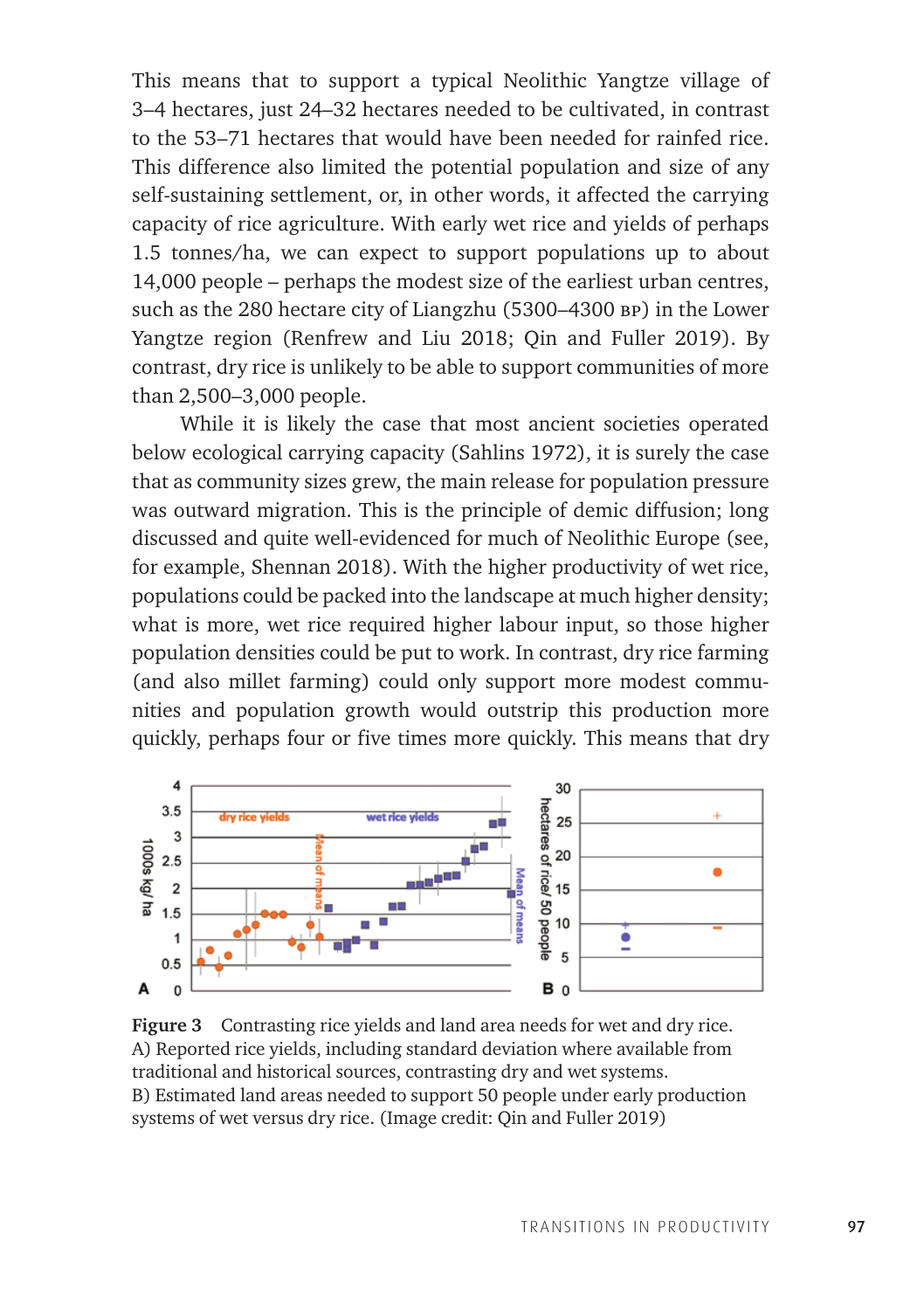rice farming communities are much more like to have frequent fission and emigration events. It is the less productive dry farming that fuelled the demic expansion of Neolithic cereal agriculture through southern China and Southeast Asia, especially between 5000 and 4000 bp.

#### Intensive wet rice and urbanisation

Over the long term and in the large geographies of rice-growing Asia there are multiple trajectories of agricultural change, both towards and away from wet rice. Wet rice was much more productive, but also consumed more labour. Thus a transition towards less-intensive dry rice farming appears to have preceded the Neolithic expansion throughout Southeast Asia and to have underpinned early village economies in most of that region. In contrast, in the Yangtze basin where wet rice was established already during the domestication process, increasing yields could be guaranteed through labour investment and the slow transformation of more low-lying wild lands into rice fields. This allowed for population densities to increase, packing more people into the landscape instead of spreading out to other areas. This packing in of people and the intensification of wet rice production through agricultural labour are well-documented processes for the historical period in many parts of China (Bray 1986; Ellis and Wang 1997). However, it seems to have been part of the Neolithic story in the Yangtze basin as well, allowing for an Indigenous transformation of Neolithic village economies into a hierarchical society focused around the elite city centre of Liangzhu that emerged around 5300 bp (Qin 2013; Renfrew and Liu 2018). In other words, the agricultural basis for urbanisation was in-built from the very beginnings of the domestication of rice.

By contrast, the transition to wet rice agriculture was a secondary development in Southeast Asia. In Northeast Thailand, thanks to archaeobotanical sampling at the sites of Ban Non Wat and Non Ban Jak, we have a continuous archaeological sequence of rice cultivation from *c.*3000 bp to 1300 bp. Archaeobotanical research on these sites at UCL by Cristina Castillo demonstrated a major shift from only dry ecology weeds before 100 bce (2100 bp) to an increase in wetland weeds post that date, as well as the disappearance of most dry land indicators by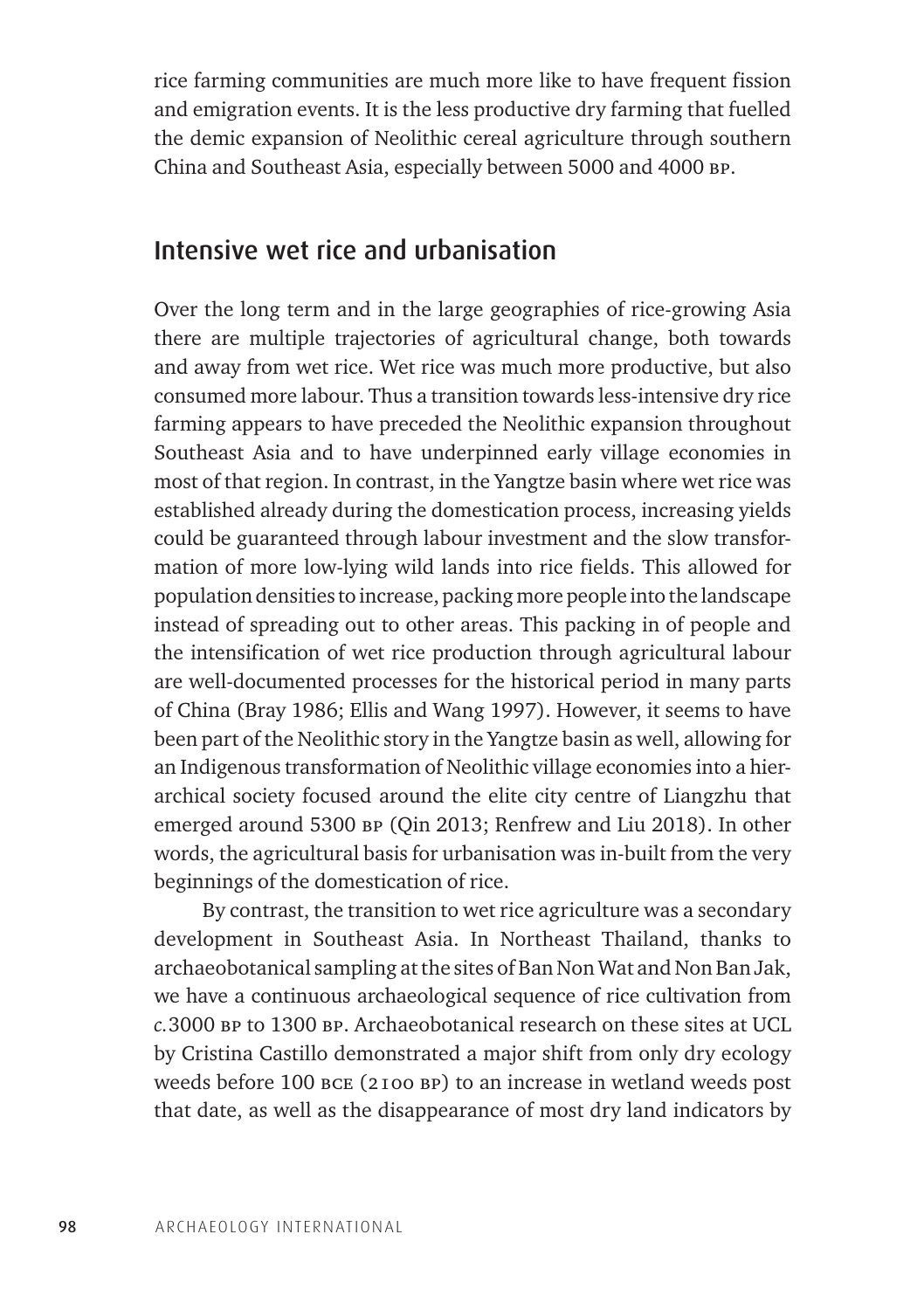the third century (1800 bp) (Castillo et al. 2018). Phytolith work by Alison Weisskopf also demonstrated a high index of wetness for Non Ban Jak at the end of this sequence (Fuller et al. 2016). This shift towards irrigation coincides with regional palaeoclimate evidence for decreasing rainfall. In other words, rice fields got wetter as the climate became drier and cultural practices compensated for climatic change (Castillo et al. 2018). Rather than being abandoned, sites persisted and increased in size and number: the population was able to grow denser because of labour-intensive investment in wet rice.

This Iron Age period in Northeast Thailand also provides increasing evidence for growing social complexity. In other words, wet rice provided the basis for increases in social hierarchy and the growth towards urbanism in Thailand. In terms of thinking about land and labour, mainland Southeast Asia followed a trajectory of land-limited agriculture of the dry-rice Neolithic to labour-limited agriculture that greatly increased the value of land and its productivity with the advent of wet-rice farming in the Iron Age. The historical patterns of most of Southeast Asia were based on the availability of large populations that provided labour for highly productive wet rice, with less productive forms of agriculture in the hills providing an anarchic refuge from state power (Scott 2009). Although it is beyond the scope of this article, we see similar transitions to more wet rice production linked to increasing population density, urbanisation and social complexity in many parts of ancient India (see Shaw et al. 2007; Fuller and Qin 2009; Kingwell-Banham 2019).

## An alternative rice route to civilisation?

Recent advances in the archaeobotany of early rice agriculture have greatly improved our appreciation of both the diversity in cultivation systems across Asia and the similarities of response. Domestication processes themselves likely had in-built momentum, in part because of the increasing productivity of rice that accrued through genetic changes, which locked growing communities into reliance on this cereal. Once established, rice agriculture went in two directions – towards less intensive, but more geographically expansive systems, suited to smaller scale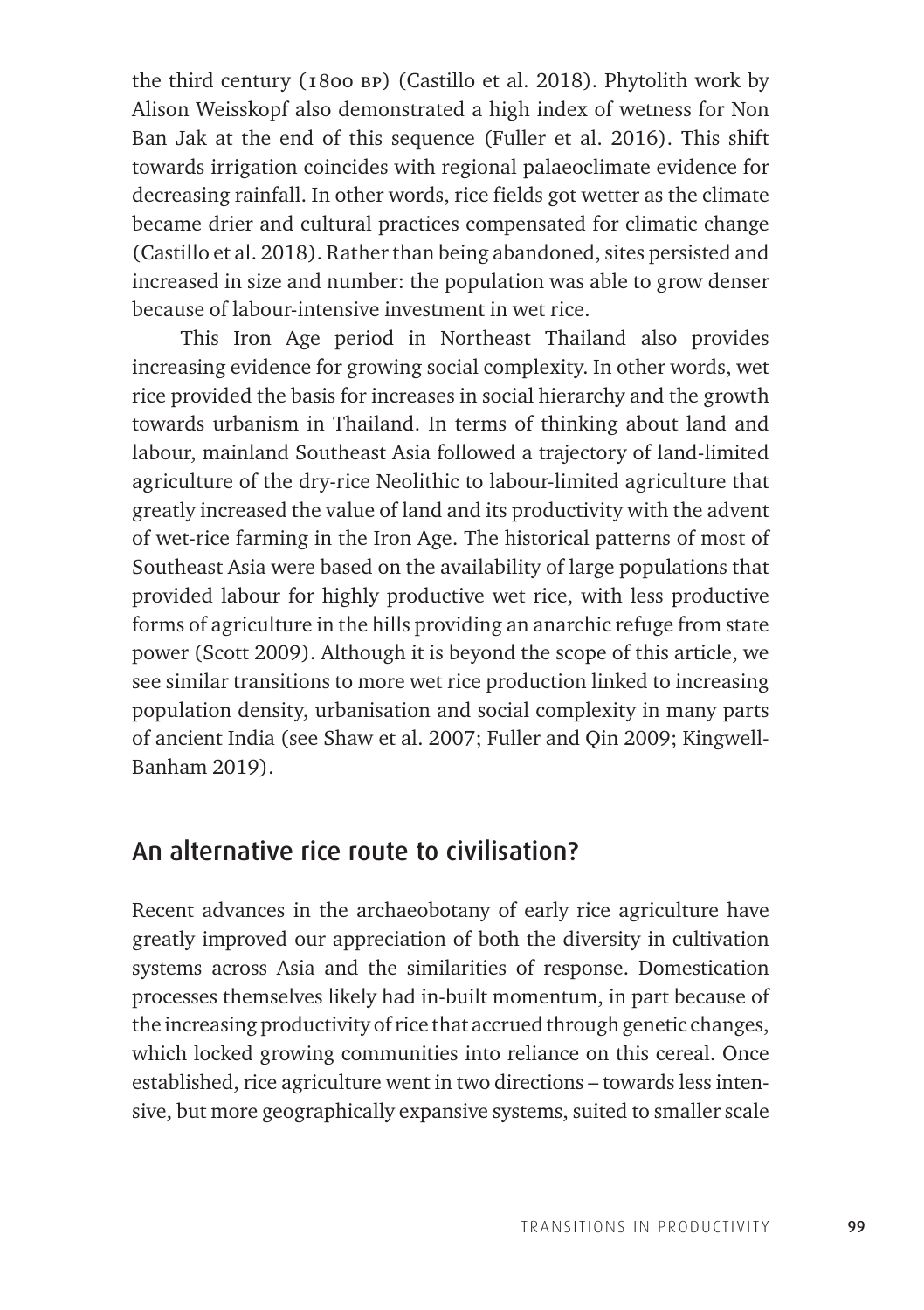village societies, or to intensive systems that packed populations into a region through increased labour, and so increased the value of each unit of land. Among the responses that wet-rice agriculture allowed was the creation of dense populations that included a large proportion of hardworking rice farmers that supported urbanisation and the emergence of elite culture, and we can see that this happened numerous times across China, Southeast Asia and India.

The pathways towards rice-based civilisation, however, contrast with the historical experience of the Near East and Europe. The proposed evolutionary trajectory from labour-limited to land-limited agriculture has evidential support and explanatory value in the context of Mesopotamia and parts of Europe (Bogaard et al. 2019), but it appears at odds with the long-term experience of rice-growing Asia. Instead, what the long-term trajectories of rice-based economies indicate is that not all domesticates nor all agricultural systems were equivalent. It is the need to reveal this diversity of past human experiences with regards to agricultural systems, land values and social hierarchy that calls for the systematic deployment of archaeobotanical research programmes in more regions and periods.

### Acknowledgements

My research on the Early Rice Project was supported by a series of three research grants from the Natural Environment Research Council, UK (grant Nos: NE/G005540/1, NE/K003402/1, NE/N010957/1). This research was a joint effort, with major contributions by post-Doctoral colleagues, including Alison Weisskopf, Cristina Castillo, Eleanor Kingwell-Banham, Charlene Murphy, Chris Stevens and Fabio Silva, as well as several visiting researchers from overseas, such as Ling Qin, Zhenhua Deng, Xiaoyan Yang, Mukund Kajale, Rabi Mohanty, Mizanur Rahman and many other archaeological collaborators.

# Conflict of interests

The author declares no conflict of interests with this work.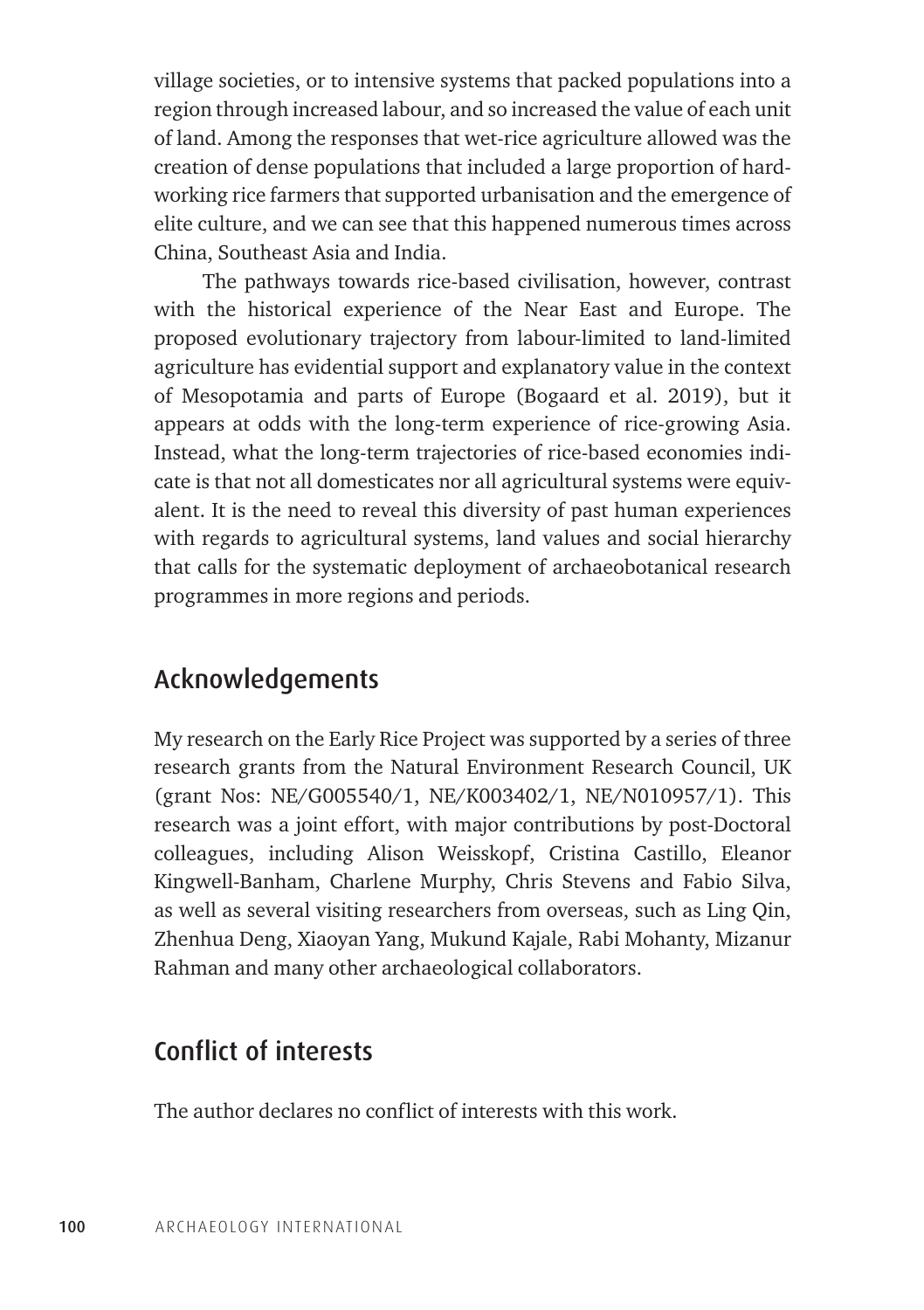#### References

- Allaby, R.G., C. Stevens, L. Lucas, O. Maeda and D.Q. Fuller. 2017. 'Geographic mosaics and changing rates of cereal domestication', *Philosophical Transactions of the Royal Society B: Biological Sciences* 372(1735): 20160429.
- Barton, H. 2012. 'The reversed fortunes of sago and rice, *Oryza sativa*, in the rainforests of Sarawak, Borneo', *Quaternary International* 249: 96–104.
- Bar-Yosef, O. 1998. 'The Natufian culture in the Levant, threshold to the origins of agriculture', *Evolutionary Anthropology* 6(5): 159–77.
- Bar-Yosef, O. 2011. 'Climatic fluctuations and early farming in West and East Asia', *Current Anthropology* 52(S4): S175–93.
- Bogaard, A., M. Fochesato and S. Bowles. 2019. 'The farming-inequality nexus: New insights from ancient Western Eurasia', *Antiquity* 93(371): 1129–43.
- Bowles, S., and J.K. Choi. 2013. 'Coevolution of farming and private property during the early Holocene', *Proceedings of the National Academy of Sciences of the United States of America* 110(22): 8830–5. [https://doi.org/10.1073/](https://doi.org/10.1073/pnas.1212149110) [pnas.1212149110](https://doi.org/10.1073/pnas.1212149110).
- Bray, F. 1986. *The Rice Economies: Technology and development in Asian societies.*  Oxford: Blackwell.
- Castillo, C. 2017. 'Development of cereal agriculture in prehistoric Mainland Southeast Asia', *Man in India* 95(4): 335–52.
- Castillo, C.C., C.F. Higham, K. Miller, N. Chang, K. Douka, T.F. Higham and D.Q. Fuller. 2018. 'Social responses to climate change in Iron Age north-east Thailand: New archaeobotanical evidence', *Antiquity* 92(365): 1274–91.
- D'Aploim Guedes, J., S. Hanson, T. Lertcharnrit, A.D. Weiss, V.C. Pigott, C.F. Higham, T.F. Higham and S.A. Weber. 2020. 'Three thousand years of farming strategies in central Thailand', *Antiquity* 94(376): 966–82.
- Deng, Z., L. Qin, Y. Gao, A.R. Weisskopf, C. Zhang and D.Q. Fuller. 2015. 'From early domesticated rice of the middle

Yangtze Basin to millet, rice and wheat agriculture: Archaeobotanical macroremains from Baligang, Nanyang Basin, Central China (6700–500 bc)', *PLoS One* 10(10): e0139885.

- Ellis, E.C., and S.M. Wang. 1997. 'Sustainable traditional agriculture in the Tai Lake Region of China', *Agriculture, Ecosystems & Environment* 61(2–3): 177–93.
- Fuller, D.Q. 2007. 'Contrasting patterns in crop domestication and domestication rates: Recent archaeobotanical insights from the Old World', *Annals of Botany* 100(5): 903–24.
- Fuller, D.Q., and R. Allaby. 2009. 'Seed dispersal and crop domestication: shattering, germination and seasonality in evolution under cultivation', *Annual Plant Reviews* 38: 238–95.
- Fuller, D.Q., and L. Qin. 2009. 'Water management and labour in the origins and dispersal of Asian rice', *World Archaeology* 41(1): 88–111.
- Fuller, D.Q., and C.J. Stevens. 2019. 'Between domestication and civilization: the role of agriculture and arboriculture in the emergence of the first urban societies', *Vegetation History and Archaeobotany* 28(3): 263–82.
- Fuller, D., and A. Weisskopf. 2011. 'The early rice project: From domestication to global warming', *Archaeology International* 13, 44–51.
- Fuller, D.Q., A.R. Weisskopf and C. Castillo. 2016. 'Pathways of rice diversification across Asia', *Archaeology International* 19: 84–96.
- Fuller, D.Q., C. Stevens, L. Lucas, C. Murphy and L. Qin. 2016. 'Entanglements and entrapment on the pathway toward domestication'. In *Archaeology of Entanglement*, edited by Lindsey Der and Francesca Fernadini, 151–72. Walnut Creek: Left Coast Press.
- Fuller, D.Q., J. Van Etten, K. Manning, C. Castillo, E. Kingwell-Banham, A. Weisskopf, L. Qin, Y.I. Sato and R.J. Hijmans. 2011. 'The contribution of rice agriculture and livestock pastoralism to prehistoric methane levels: An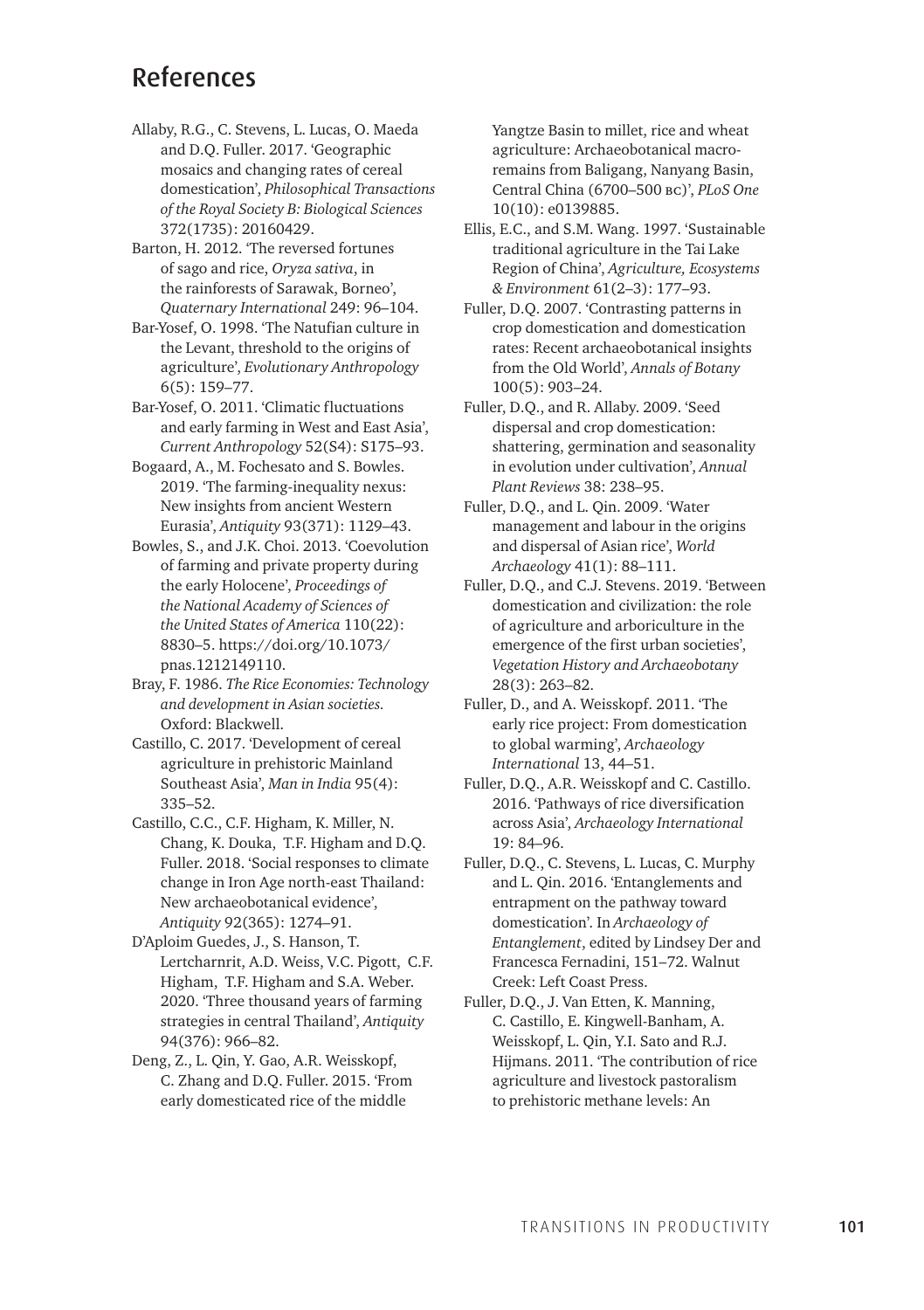archaeological assessment', *The Holocene* 21(5): 743–59.

- Gallagher, E.M., S.J. Shennan and M.G. Thomas. 2015. 'Transition to farming more likely for small, conservative groups with property rights, but increased productivity is not essential', *Proceedings of the National Academy of Sciences* 112(46): 14218–23.
- Graeber, D., and D. Wengrow. 2018. 'How to change the course of human history', *Eurozine.* Accessed 9 November 2020. [https://www. eurozine. com/](https://www.%20eurozine.%20com/change-course-human-history) [change-course-human-history](https://www.%20eurozine.%20com/change-course-human-history).
- Hayden, B. 1990. 'Nimrods, piscators, pluckers, and planters: The emergence of food production', *Journal of Anthropological Archaeology* 9(1): 31–69.
- He, K., H. Lu, H. Zheng, Q. Yang, G. Sun, Y. Zheng, Y. Cao and X. Huan. 2020. 'Role of dynamic environmental change in sustaining the protracted process of rice domestication in the lower Yangtze River', *Quaternary Science Reviews* 242(106456).
- Heston, A.W. 1973. 'Official yields per acre in India, 1886–1947; Some Questions of Interpretation', *The Indian Economic & Social History Review* 10(4): 303–32.
- Ishii, T., K. Numaguchi, K. Miura, K. Yoshida, P.T. Thanh, T.M. Htun, M. Yamasaki, N. Komeda, T. Matsumoto, R. Terauchi and R. Ishikawa. 2013. 'OsLG1 regulates a closed panicle trait in domesticated rice', *Nature Genetics* 45(4): 462–5.
- Ishikawa, R., C.C. Castillo and D.Q. Fuller. 2020. 'Genetic evaluation of domestication-related traits in rice: Implications for the archaeobotany of rice origins', *Archaeological and Anthropological Sciences* 12(8): 1–14.
- Kingwell-Banham, E. 2019. 'Dry, rainfed or irrigated? Reevaluating the role and development of rice agriculture in Iron Age–Early Historic South India using archaeobotanical approaches', *Archaeological and Anthropological Sciences* 11(12): 6485–500.
- Lu, T.L. 2006. 'The occurrence of cereal cultivation in China', *Asian Perspectives* 45(2): 129–58.
- Ma, Y., X. Yang, X. Huan, W. Wang, Z. Ma, Z. Li, G. Sun, L. Jiang, Y. Zhuang and

H. Lu. 2016. 'Rice bulliform phytoliths reveal the process of rice domestication in the Neolithic Lower Yangtze River region', *Quaternary International* 426: 126–32.

- Ma, T., B.V. Rolett, Z. Zheng and Y. Zong. 2020. 'Holocene coastal evolution preceded the expansion of paddy field rice farming', *Proceedings of the National Academy of Sciences* 117(39): 24138–43.
- Makibayashi, K. 2014. 'The transformation of farming cultural landscapes in the Neolithic Yangtze area, China', *Journal of World Prehistory* 27(3–4): 295–307.
- Morishima, H., and P. Barbier. 1990. 'Mating system and genetic structure of natural populations in wild rice Oryza rufipogon', *Plant Species Biology* 5(1): 31–9.
- Morishima, H., H.I. Oka and W.T. Chang. 1961. 'Directions of differentiation in populations of wild rice, *Oryza perennis* and *O. sativa* f. *spontanea*', *Evolution* 15(3): 326–39.
- Nasu, H., H.B. Gu, A. Momohara and Y. Yasuda. 2012. 'Land-use change for rice and foxtail millet cultivation in the Chengtoushan site, central China, reconstructed from weed seed assemblages', *Archaeological and Anthropological Sciences* 4(1): 1–14.
- Pigliucci, M., and C.J. Murren. 2003. 'Perspective: Genetic assimilation and a possible evolutionary paradox: Can macroevolution sometimes be so fast as to pass us by?', *Evolution* 57(7): 1455–64.
- Piperno, D.R. 2017. 'Assessing elements of an extended evolutionary synthesis for plant domestication and agricultural origin research', *Proceedings of the National Academy of Sciences* 114(25): 6429–37.
- Qin, L. 2013. 'The Liangzhu culture'. In *A Companion to Chinese Archaeology*, edited by A.P. Underhill, 574–95. Malden: Wiley-Blackwell.
- Qin, L. and D.Q. Fuller. 2019. 'Why rice farmers don't sail: Coastal subsistence traditions and maritime trends in early China'. In *The Archaeology of Asia-Pacific Navigation, Vol 1: Prehistoric maritime cultures and seafaring in East Asia*, edited by C. Wu and B. Rolett, 159–91.